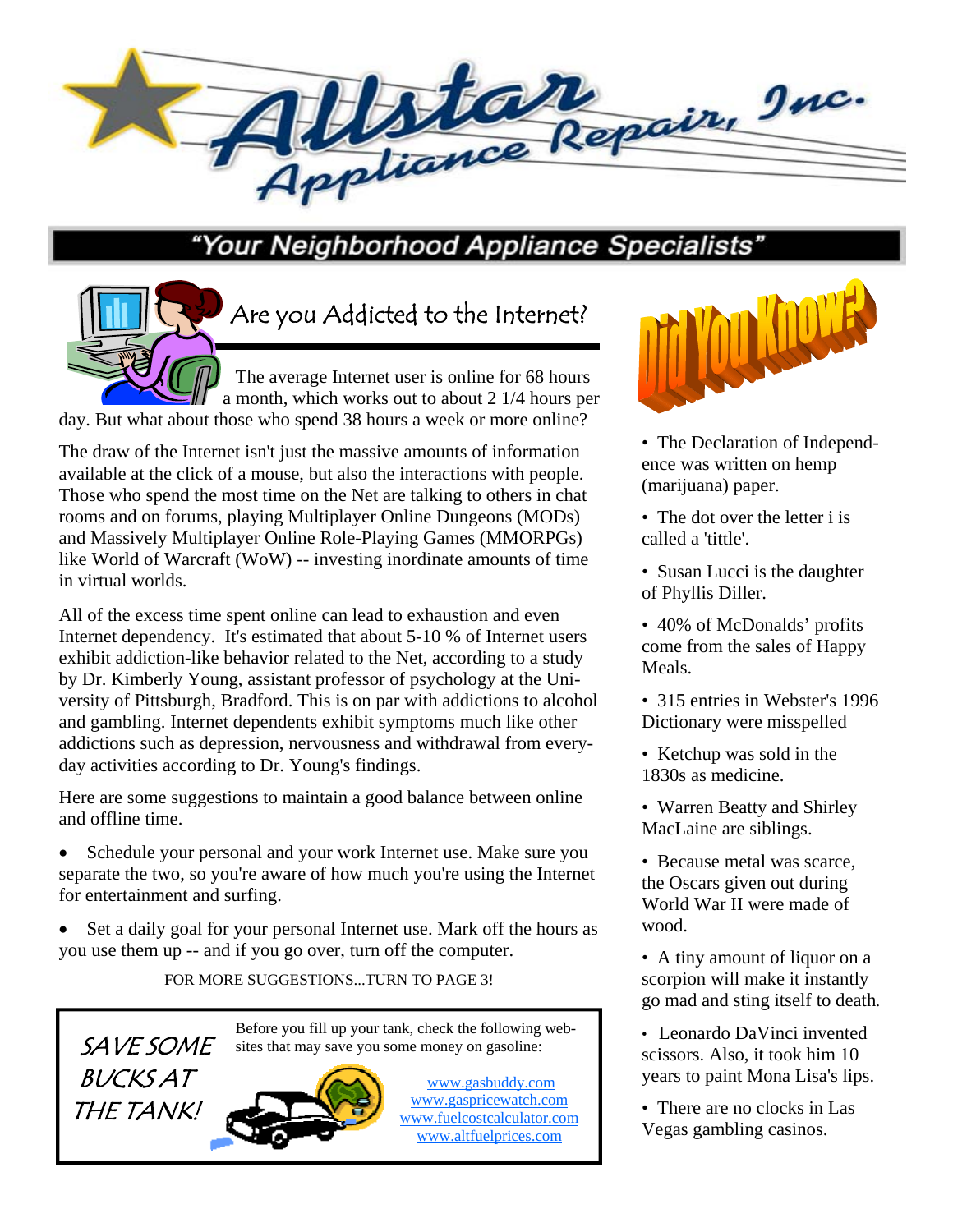

All About … Laundry Chores (Do your Kids Help?)

You've heard about them. The 7-year-old that does all the laundry, from the sorting to the folding, while some moms struggle to get their 17-year-old to pour the correct amount of detergent in the washer.

"Expecting your child to jump in and take over laundry when he's a teenager will be much more difficult if he's never been expected to help in the past," said Emily Brown, child development consultant.

Here are some general laundry chores with Brown's opinion on when most children can handle the various aspects. We can't promise your baby will be able to wash their own burp cloths (bummer), but your 6- year-old may be capable of more than you think.

FOLDING... || LOADING... || SORTING... SORTING...

According to Brown, tykes as young as 18-months-old begin to recognize colors. Sorting the laundry and pointing out the different colors reinforces their knowledge of colors.

Between the ages of 3 and 4, grouping items together becomes a known concept and children can start matching pairs of socks together, sorting out all the washcloths from the larger towels, or even sorting out mommy's clothes from their own. A 4-year-old can also help in categorizing dark colors, lights and whites.

Around their second birthday, children's motor skills will kickstart. "As a child nears 24 months, he or she can help pour or squirt the detergent into the washer," says Brown, "Most kids find this to be very fun!"

Around ages 3 and 4, many kids can take clothes and put them in a frontloading washer. Brown says this is a good time for parents to cultivate an environment of teamwork since kids this age have a strong desire to cooperate with adults.

FOLDING...

Between the ages of 3 and 7, children can begin to help put their clean laundry away. A neat and orderly closet can help a child determine what goes where. "Also at this age, kids can follow simple directions, such as go upstairs and get the empty hangers for me," said Brown who adds the hangers should be within the child's reach. After your son or daughter reaches the ripe old age of 7, independence in tasks can be expected, especially if the child has "helped" all along through the above mentioned skills.

If the child has never really helped out, expecting them to do things such as sort or put away clothes is not a realistic goal. "They will need to be shown what the expectations are when given the instructions 'put these away'," said Brown. This is when having the child help alongside you from a young age starts paying off.

By the time your little one reaches the tween and teen years, he or she should see the value of teamwork and giving them a little incentive to help with the laundry could boost their motivation.



**We've all heard the claim: Having a glass or two of water before meals can help you eat less. Is that just conventional wisdom or scientific fact? You decide.** 

Researchers at Virginia Tech conducted a study in which 48 adults aged 55-75 were divided into two groups. One group drank two cups of water before each meal and the other group drank nothing.

All participants ate similar, lowcalorie diets. After 12-weeks, the water drinkers had lost about 15.5 pounds compared to 11 pounds for the non-water drinkers. This suggests the simple strategy works because dieters feel fuller and thus eat less food.

WARNING: It is possible to drink too much water, resulting in a rare but serious condition called water intoxication. Medical suggestions are for about 9 cups of beverage fluid per day for women and otherwise healthy men drink about 13 cups. Since some medical conditions may require restricted water intake, consult your doctor about the amount you should be drinking each day.

*Life is too short for negative drama and petty things. So... laugh insanely, love truly and forgive quickly!*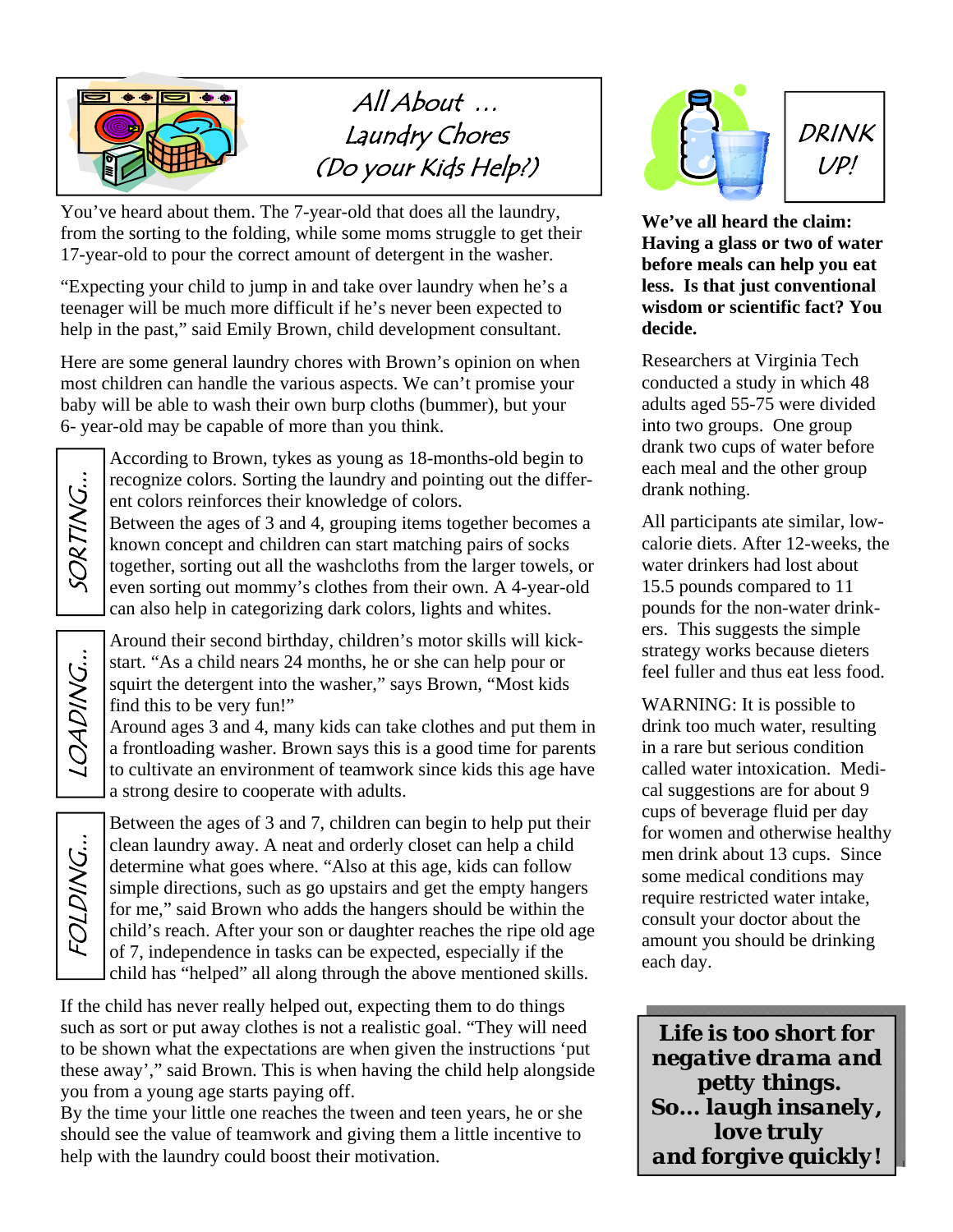GEO QUIZ **CORNER** 



 $\mathcal{Q}_\cdot$ 

Which hemisphere is the coolest; Northern or Southern? And why?

The Southern Hemisphere is coolest with an average temperature of 56° F compared with the Northern Hemisphere average of 59°F. A.

In addition to being cooler, the Southern Hemisphere also has less temperature fluctuations with warmer winters and cooler summers. A major reason is land versus ocean in each hemisphere. Land heats and cools faster than water and the Northern Hemisphere has 2/3 of the world's land while 80% of the Southern Hemisphere is ocean water.

Check out a globe! Cool!

## Spring will Be Back! Be Prepared!



Since you just pulled up your garden or

took your last trip to the local farmer's market, it is hard to believe that spring will be here again before you know it. Don't be caught off guard! Use these winter months to get prepared for next year.

## *Save those Ashes!*

If you burn wood logs (or you have a neighbor that does), don't forget the gardening advantages of scattering cool ashes over your garden area or compost pile (don't overdue it!). The ashes will add potassium, lime and other nutrients, but can also raise your soil's pH so scatter and sprinkle wisely.

Try a small scoop on each new 2 to 3-inch layer of compost or sprinkle lightly across your garden area.

*January is National Mail Order Gardening Month* 

According to a recent issue of *This Old House* magazine, planting time is still a few months away but some garden favorites like heirloom tomatoes and other specialized and unique seeds are grown in limited supplies and sell out fast.

If you have your heart set on a certain variety, order the seeds now – they'll be at your doorstep when the weather is right for planting.

More Suggestions on How to Curb your OnLine Addictions...

(Continued from page 1)…

- Find real-life hobbies and activities you enjoy away from the computer. If you're involved in art, sports, music or social activities, you're less likely to spend lots of time on the Internet.
- 
- Take frequent breaks to rest your eyes, move around and stretch. Sitting for long, uninterrupted periods of time in front of a computer hurts your eyes, arms and back.
- 
- Evaluate how your Internet use is fitting in with your life. If you find it's interfering with meals, relationships, your job or school work, it's time to pull in the reins and get offline.
- If you find it difficult to regulate your time on the Internet by yourself, find a friend or trusted counselor to hold you accountable. You can buy a device called a *SnoopStick*, which allows the holder to see what you're doing on your computer at any time. There is also software that can limit your time and activities on your computer.

Seek help if you find that you're spending excessive amounts of time online, feel nervous or anxious when you're not online, see your relationships suffer, or if your Internet use is interfering with work, school or everyday life.